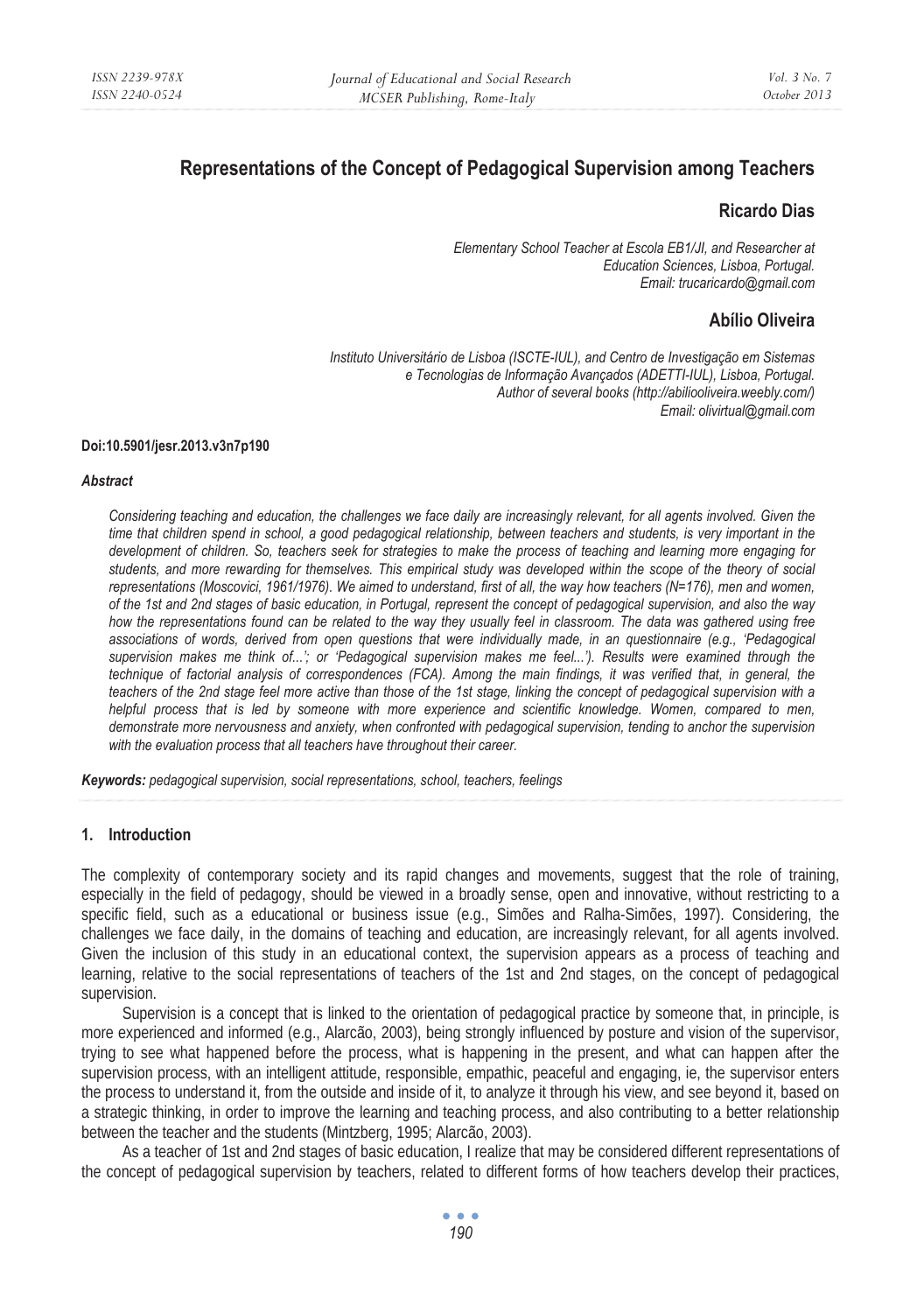| ISSN 2239-978X | Journal of Educational and Social Research | Vol. 3 No. 7 |
|----------------|--------------------------------------------|--------------|
| ISSN 2240-0524 | MCSER Publishing, Rome-Italy               | October 2013 |

which leads us to consider the importance of understanding the relationship between these same representations and the practices associated with them.

The process of supervision while training process is a constructive place where it is generated, moment by moment, a set of unpredictability, in which the representations are reconstructions of what is observed in the context of values, concepts and rules, and cannot be identified with the reproduction or copy of objects (Bidarra, 1986).

Given the time that children spend in school, a good pedagogical relationship, between teachers and students, is very important in the development of children. Thus, teachers seek for strategies to make the process of teaching and learning more engaging for students, and more rewarding for themselves. The pedagogical supervision may help the teachers and, indirectly, the students.

In this sense, when we focus on how teachers represent the pedagogical supervision, we intend, as a main goal, to understand the way of thinking and feeling, as well as the reactions, in relation to pedagogical supervision - and how these same representations may influence the process of teaching - raising a discussion that aimed at better training of teachers.

In social terms, we tend to understand and explain how the thoughts, feelings and behaviours of human beings are influenced by one another real, imaginary or implied (Allport, 1968; Leyens, 1979).

In studying representations, we study human beings, we reflect on what are human nature and the relationships that we hold between us (e.g., Oliveira, 2008; Pinho, 1993). In this study, we discuss relevant concepts, such as pedagogical supervision, school and education, in Portugal. We do not intend to suggest any model of supervision. However, we frame our results from the perspective of innovation and renewal of supervisory practices.

#### **2. Objectives**

We aimed to understand, first of all, the way how Portuguese teachers (N=176) of the 1st and 2nd stages of basic education, represent the concept of pedagogical supervision, and also the way how the representations found can be related to the way they usually feel in classroom.

## **3. Method**

We had a sample of 176 Portuguese teachers (110 of the first stage and 66 of the second stage of basic education), of both sexes (24 men and 152 women). We developed a questionnaire consisting of open-ended questions in order to collect ideas, thoughts, symbols, feelings or emotions through free associations of words, to several questions, of which we highlight, in this work:

*In the classroom, I usually feel...; During an assisted class, I usually feel...; Pedagogical supervision makes me think of...; Pedagogical supervision makes me feel...* 

Teachers responded to these questions, without limitation, and spontaneously, through words or short phrases, maintaining the anonymity and confidentiality of their responses - all the answers, in each question, were reduced to simple words, with no categorization (e.g., Oliveira, 2004, 2008; Oliveira e Amaral, 2007).

The questionnaire also had some socio-demographic questions, such as genre/sex (men or women) and teaching cycle (1st or 2nd stage) - these corresponded to the independent variables.

Data was analyzed through the technique of factorial analysis of correspondences (FCA). The dimensions obtained through this technique, for each question, constituted the dependent variables.

#### **4. Results**

Most participants usually feel well in the classroom (the word cheerful is mentioned by almost 70% of teachers), however, they also feel tired. Reinforcing these feelings, seemingly ambivalent, we also find other words such as accomplished, frustrated, active and happiness (with frequencies around 40%). Which leads us to think that being a teacher generates, on one hand, satisfaction with the work done, and by the like to teach, and secondly, a feeling of malaise, associated with some unattained objectives, with limitations and physical and psychological stress, inherent the activity of being a teacher, at contemporary schools.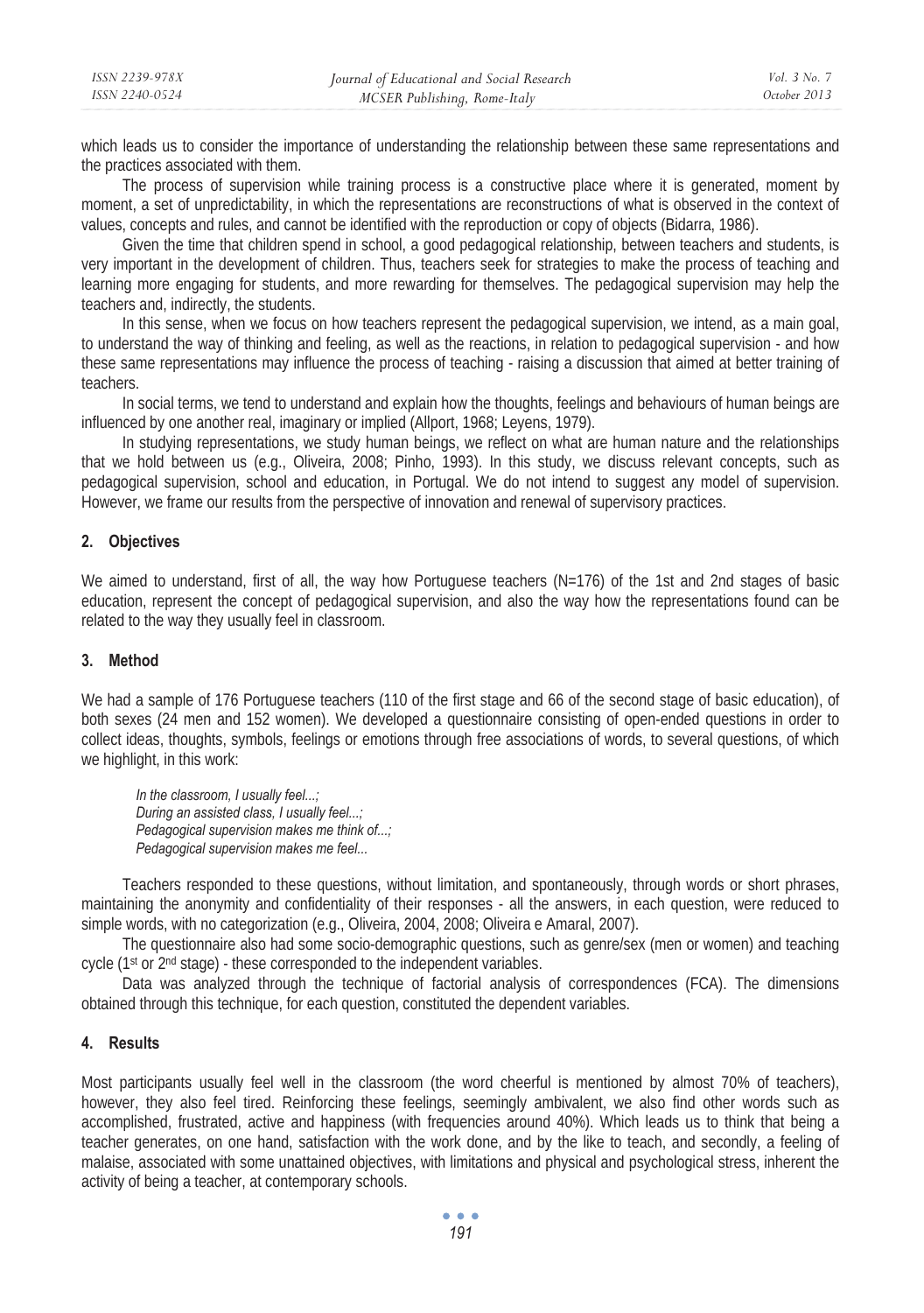So, this is a good reason for a feeling of accomplishment, by what the teachers can achieve and are able to do with their students, also contributing for the development of the children. At the same time they may feel unsatisfied or frustrated, thinking that if they had better conditions, they probably could go further and help more all the children (cf. Table 1).

**Table 1.** 'In the classroom I usually feel…'

| Word           | Frequency | %   |
|----------------|-----------|-----|
| cheerful       | 121       | 69% |
| tired          | 98        | 56% |
| accomplished   | 70        | 40% |
| frustrated     | 67        | 38% |
| active         | 59        | 34% |
| happy          | 54        | 31% |
| resigned       | 36        | 20% |
| unhappy        | 28        | 16% |
| anxious        | 25        | 14% |
| nervous        | 24        | 14% |
| confident      | 20        | 11% |
| careful        | 18        | 10% |
| energetic      | 17        | 10% |
| productive     | 10        | 6%  |
| responsibility | 10        | 6%  |
| tranguil       | 8         | 4%  |

'During an assisted class, I usually feel...'

Most participants do not feel at ease during a class assisted. Instead, they feel, before all, nervous and anxious, beyond feeling observed by others. Despite feeling uncomfortable with the situation, teachers also feel confident, attentive, cheerful and active - teachers love to teach and to practice their profession.

However, although to a lesser degree, teachers also reveal feelings of misunderstanding and frustration, by all that is happening and that involves them, in some cases, leading them to a state of acceptance or resignation (cf. Table 2).

**Table 2.** 'During an assisted class, I usually feel...'

| Word       | Frequency | %   |  |
|------------|-----------|-----|--|
| nervous    | 80        | 45% |  |
| anxious    | 69        | 39% |  |
| observed   | 47        | 27% |  |
| confident  | 40        | 23% |  |
| careful    | 33        | 19% |  |
| cheerful   | 26        | 15% |  |
| active     | 25        | 14% |  |
| unsafe     | 22        | 13% |  |
| frustrated | 21        | 12% |  |
| valued     | 20        | 11% |  |
| resigned   | 16        | 9%  |  |
| tranguil   | 13        | 7%  |  |

In what concerns to the representations of pedagogical supervision…

**Table 3.** Answers to the question, 'Pedagogical supervision makes me think of...'

| <b>Word</b> | Frequency |     |
|-------------|-----------|-----|
| evaluate    | 49        | 28% |
| observer    | 1٢        |     |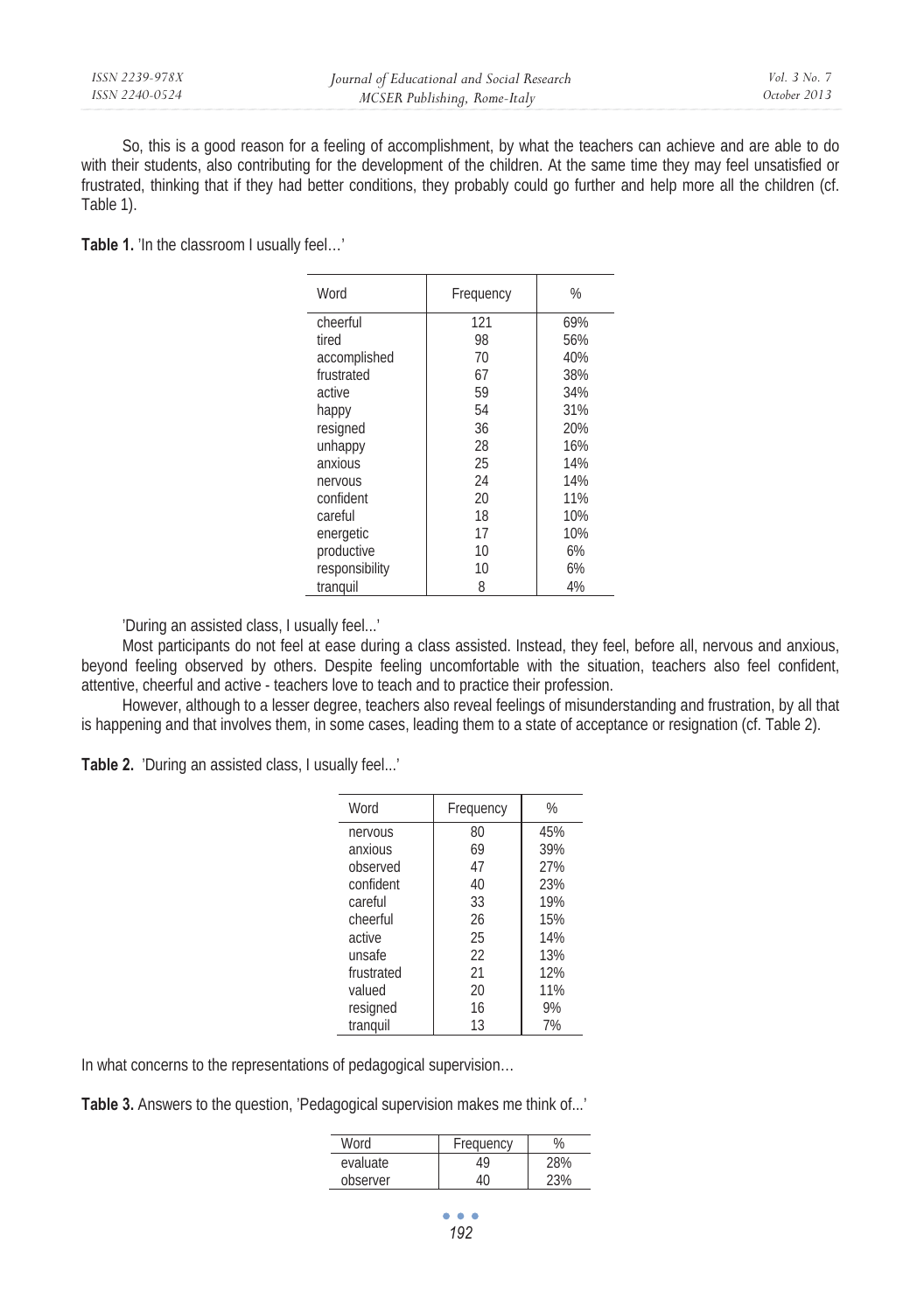| directing      | 34 | 19% |
|----------------|----|-----|
|                |    |     |
| learning       | 27 | 15% |
| cruel          | 25 | 14% |
| share          | 22 | 13% |
| bureaucracy    | 22 | 13% |
| teaching       | 22 | 13% |
| quality        | 22 | 13% |
| resigned       | 13 | 7%  |
| frustrated     | 13 | 7%  |
| work           | 12 | 7%  |
| discipline     | 12 | 7%  |
| anxious        | 12 | 7%  |
| responsibility | 11 | 6%  |
| confident      | 10 | 6%  |
| nervous        | 9  | 5%  |
| useless        | 9  | 5%  |
| change         | 9  | 5%  |

Most participants feel observed and evaluated when they think about pedagogical supervision (evaluated is referenced for almost 30% of participants). Simultaneously, teachers feel supported in the process and encouraged to take advantage of this observation to increasingly learn, and develop greater capacity for autonomy and management, in the process of teaching and learning.

To reinforce this ambivalence, we also find the words to share, cruel and bureaucracy, which leads us to think that the pedagogical supervision generates both knowledge and experience, as well as some uncertainty, resignation or sense of injustice, by the process itself, in the face of difficulties and the ratings assigned. Teachers anticipate that with work, discipline and some confidence and responsibility, can overcome the apprehension and anxiety that oversight raises on them, trying to take something from this process that will help them to improve their own performance (cf. Table 3).

'Pedagogical supervision makes me feel...'

Participants say they feel particularly nervous and observed. And this has to do with the observation, by the supervisor. The fact of being alone on a day-to-day with their students, leads the teachers to feel nervous about the presence of a stranger to their everyday life, and which is there to observe them. So teachers also feel a little anxious and often unaccompanied and unprotected, during the process of supervision, in their classes.

Given the success of observation not only depends upon the teachers themselves, and include, in particular, the students (who sometimes do not want to collaborate with teachers, in the teaching-learning process, and thereby they may harm them in their assessment), leads the teachers to feel frustrated and concerned with this procedure, that may become ruthless in his career (cf. Table 4).

**Table 4.** 'Pedagogical supervision makes me feel...'

| Word       | Frequency | %   |
|------------|-----------|-----|
| nervous    | 39        | 22% |
| observed   | 38        | 22% |
| anxious    | 26        | 15% |
| frustrated | 25        | 14% |
| cruel      | 23        | 13% |
| directed   | 21        | 12% |
| resigned   | 20        | 11% |
| evaluate   | 19        | 11% |
| confident  | 19        | 11% |
| careful    | 16        | 9%  |
| active     | 16        | 9%  |
| unhappy    | 13        | 7%  |
| unsafe     | 12        | 7%  |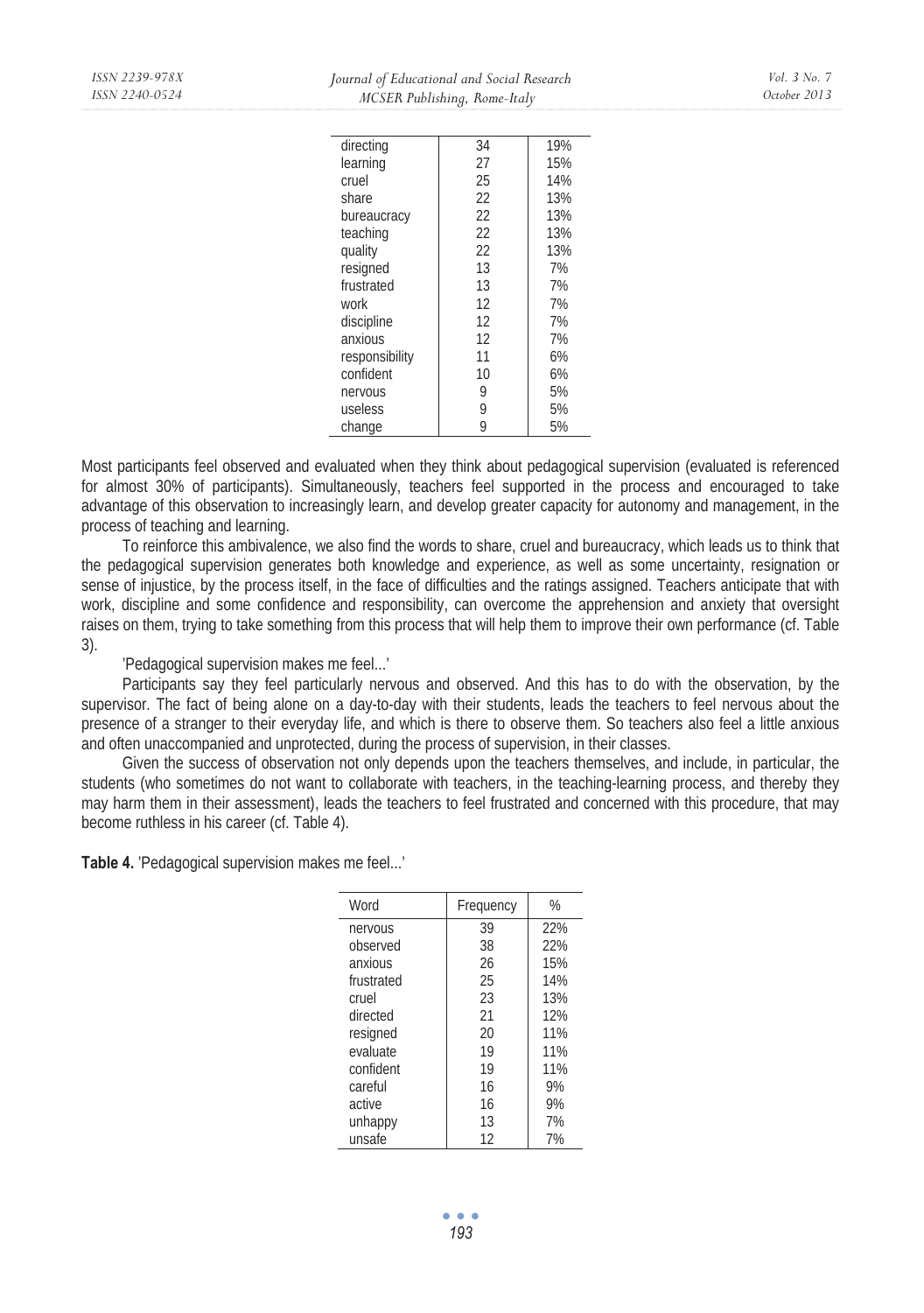### **5. Discussion**

Although they play an important role in society, teachers suffer now a strong discreditation by society. The malaise is justified by the difficulty inherent to the profession, for failing to correspond to the expectations or, for having a profession that maybe it was not their first choice.

The fact that today the role of the teacher have lost some prestige and impact on the society in which we live, may also justify this uneasiness in the teaching career (e.g., Handal and Lauvas, 1987; Zeichner, 1993).

The loss of authority, the excessive bureaucracy and lack of interest from students, means that teachers feel that their job is almost impossible.

The sensation of assessment in the course of supervision, generates, especially, negative feelings. There are several important factors that affect the performance of teachers in the classroom, as the number of students, the educational community or geographical location, and these factors are not considered by supervisors, although they are fundamental to achieving quality education. Insecurity and nervousness expressed by teachers, is also related to all that has been debated on the evaluation of teachers and their implications in their career (e.g., Schaffer, 1996; Soveral, 1996). While women show less positive feelings about the way they feel during an assisted class, men denote some contradiction in their feelings (cf. Table 5).

Most participants stated that nowadays, due to the way society is structured on what concerns to the values and habits of the family, the school became the place where students acquire knowledge and at the same time, receive rules, values and references (e.g., Schaffer, 1996; Soveral, 1996).

One of the great difficulties expressed by teachers is the bad education demonstrated by some students, associated with shortage of time to give them knowledge and at the same time, to educate them.

Most teachers represent the pedagogical supervision as a process of evaluation, with lots of bureaucracy and injustice. They have distrust on how the evaluation takes place. They note that the supervision process should be simpler, helping to make the teaching more effective, transparent and more helpful to students, and not to evaluate teachers, dividing them into categories, preventing therefore its progression in terms career.

There is a greater anxiety and nervousness on the part of women than men, which reveals their difficulty differentiating between personal lives and profession, often evidencing their maternal side in the classroom.

|                                                  | teaching cycle                    |                                | gender/sex                        |                                  |
|--------------------------------------------------|-----------------------------------|--------------------------------|-----------------------------------|----------------------------------|
|                                                  | first stage                       | second stage                   | Men                               | Women                            |
| 'In the classroom I usually<br>feel'             | nervous<br>sensitive<br>confident | cheerful<br>anxious<br>careful | cheerful<br>tired<br>accomplished | cheerful<br>tired<br>frustrated  |
| 'During an assisted class, I<br>usually feel'    | evaluated<br>active<br>nervous    | attentive<br>cheerful          | anxious<br>active<br>observed     | nervous<br>anxious<br>observed   |
| 'Pedagogical supervision makes<br>me think/feel' | learning<br>quality<br>active     | share<br>change<br>directed    | directed<br>observed<br>share     | evaluated<br>nervous<br>observed |

**Table 5.** Synthesis of feelings and emotions, by teaching cycle and gender/sex

In short, and in general, teachers of first stage show greater concern for pedagogical supervision than those of the second stage. This has to do not only with the age difference between students, but also with what is taught in a cycle and the other teaching cycle (cf. Table 5).

Teachers of the 1st stage, due to be just one for each class and according to the greatest number of hours they spent with students, have differing feelings from the teachers of the 2nd stage in relation to pedagogical supervision.

### **6. Conclusions**

Pedagogical supervision is still perceived as something scary, which causes apprehension and confusion. This stems largely from the lack of information about the process, how it should progress, a negative view linked to the evaluation itself - on the prospect that it might serve primarily to generate criticism and reprimands and not exactly to help and contribute to an improvement in professional performance, with the emphasis on the scientific, educational and in a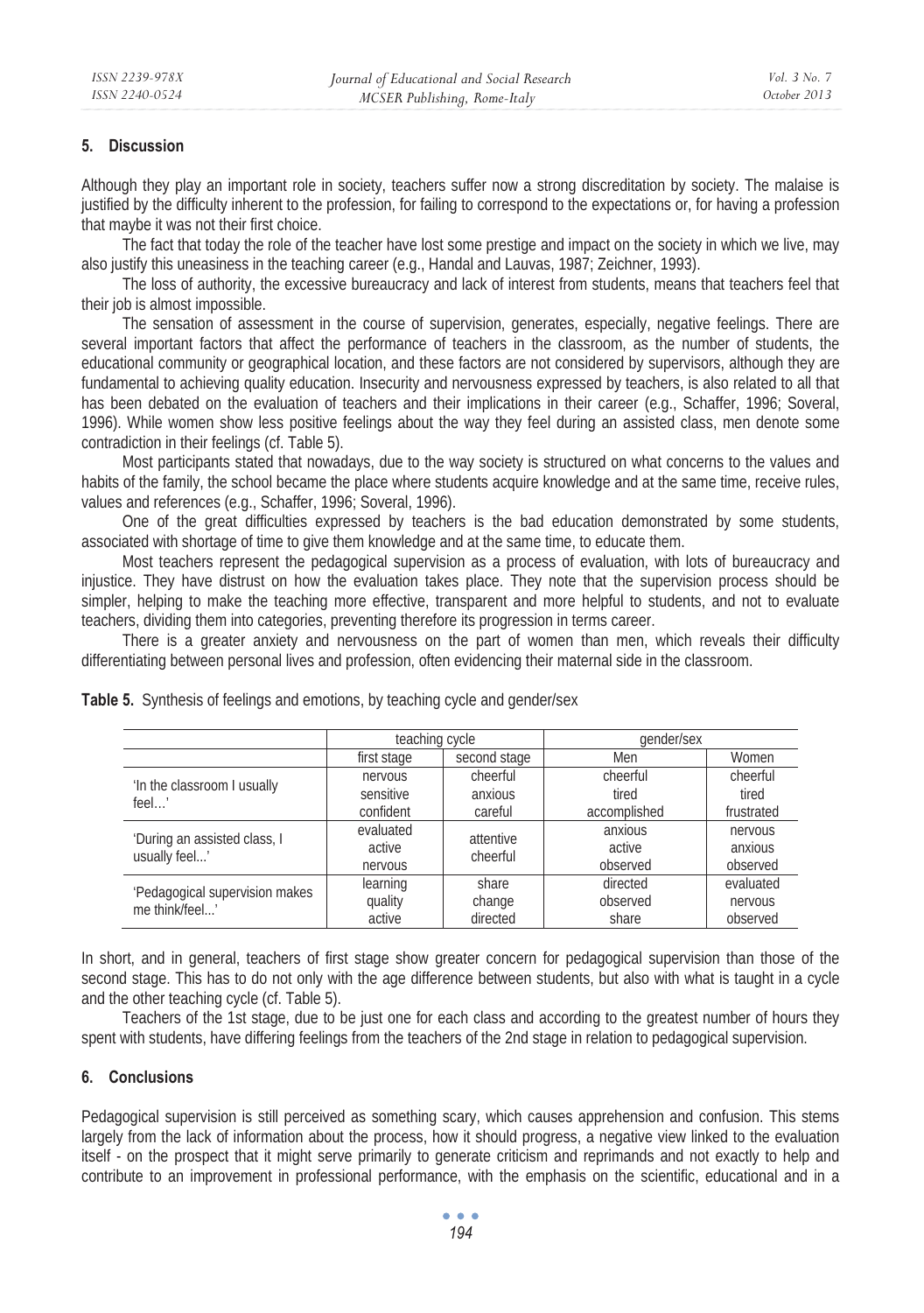better relationship with students (and even with parents).

*ISSN 2239-978X ISSN 2240-0524* 

Today, the efficiency of the school is very often questioned, as well as the quality of teaching, the teacher's role and his performance in the process of teaching and learning. In recent years teachers are having an extra work, with bureaucracy that deprives them of time and forces them to deviate from what is their main function: to educate young people.

The fact that the teaching profession is somehow discredited at this point, together with the lack of interest of many students in school, and disrespect of some of the students for the teachers, does not facilitate the task of the teacher, that, rather than have the opportunity to focus in the transmission of knowledge to their students, has to lose time, and energy, in solving problems in the classroom.

Given the lack of moral values, social and affective from many students, the teachers dedicate and are concerned to be able to create teaching methods that captivate their students. The school should promote the progress of students in a wide range of objectives intellectual, social, moral and emotional. The education system is effective when maximizes the capacity of the school to achieve these results (e.g., Bolivar, 2003; Santos, 1991).

Teaching is not just to transfer knowledge or content, and forming is not an action by which, a creator subject, gives form, style and soul to a body indecisive or accommodated. It is necessary that the student assume itself as the main subject of his training and of the production of knowledge, engaging himself from the start in its construction. Thus, it is up to the teacher to create the possibilities for that to happen (e.g., Freire, 2002).

The way of perceiving the evaluation and supervision, leads teachers to have negative representations of supervision, which may limit and transform, negatively, their daily posture in the classroom.

In terms of gender, women stress more their maternal side, friendly and personalized support to their students, than men. These, usually focus on a professional dimension of teaching, through which students must acquire new skills and competences.

We also found that teachers of the 1st stage feel more responsibility and have greater monitoring of their students, concentrated in doing a good job that allows to provide students with strategies and skills to overcome the difficulties of the academic path, which may be long and complicated. Teachers of the 2nd stage relate primarily to the importance of sharing knowledge with them, and monitoring them, so that they feel safe and accompanied.

Pedagogical supervision should be seen as an activity support, guidance and regulation, with a very important dimension of training, with a diversity of practices (Sá-Chaves and Alarcão, 2000).

The concept of supervision has followed the evolution of different approaches to education, and streamlined views on everything that involves school. Assuming that the role of the educator is to teach how to think properly (e.g., Freire, 1997), then one of the functions of the supervisor (in teacher training) is precisely to teach how to search, because there is no teaching without research, and there is no research without teaching.

### **References**

Alarcão, I. (2003). Professores reflexivos em uma escola reflexiva. São Paulo: Cortez.

Allport, G. (1968). The historical background of modern psychology. In G. Lindzey & E. Aronson (Eds.), The Handbook of Social Psychology (Vol. I). Addison-Wesley.

Amâncio, L. (1994). Masculino e feminino: a construção social da diferença. Porto: Afrontamento.

- Amâncio, L. (2003). Género e assimetria simbólica, o lugar da história na psicologia social. In: L. Lima, P. Castro & M. Garrido (Eds.), Temas e debates em psicologia social. Lisboa: livros Horizonte.
- Bidarra, M. G. A. (1986). O estudo das representações sociais: considerações teórico-conceptuais e metodológicas. Revista Portuguesa de Pedagogia, XX, 369-390.
- Bolívar, A. (2003). Como melhorar as escolas. Porto: Edições ASA.
- Freire, P. (1997). Política e educação. São Paulo: Cortez, p. 42.
- Freire, P. (2002). Pedagogia da Autonomia: Saberes necessários à prática educativa. São Paulo: Edição paz e terra (24ªedição).
- Handal, G. & Lauvas, P. (1987). Promoting reflexive teaching: Supervision in action. Milton Keynes: Open University Press.
- Mintzberg, H. (1995). Estrutura e Dinâmica das Organizações. Lisboa: Publicações Dom Quixote.
- Oliveira, A. (2011). O Desafio da Vida. Lisboa: Coisas de Ler.
- Oliveira, A. (2008). O Desafio da Morte. Lisboa: Âncora editora.
- Oliveira, A. (2008). Ilusões na Idade das Emoções representações sociais da morte, do suicídio e da música na adolescência. Lisboa: F.C.T./Fundação Calouste Gulbenkian.
- Oliveira, A. & Amâncio, L. (2005). A análise factorial de correspondências no estudo das representações sociais as representações sociais da morte e do suicídio na adolescência. In A. Moreira, B. Camargo, J. Jesuíno & S. Nóbrega (Eds.), Perspectivas teórico-metodológicas em representações sociais. Paraíba: Ed. Universitária UFPB, (Cap. 10) pp. 323-362.
- Pinho, L. (1993). Humanizar a Escola. Comunicação, representações sociais e sucesso escolar. Cadernos CIDInE, 6, 5-10.